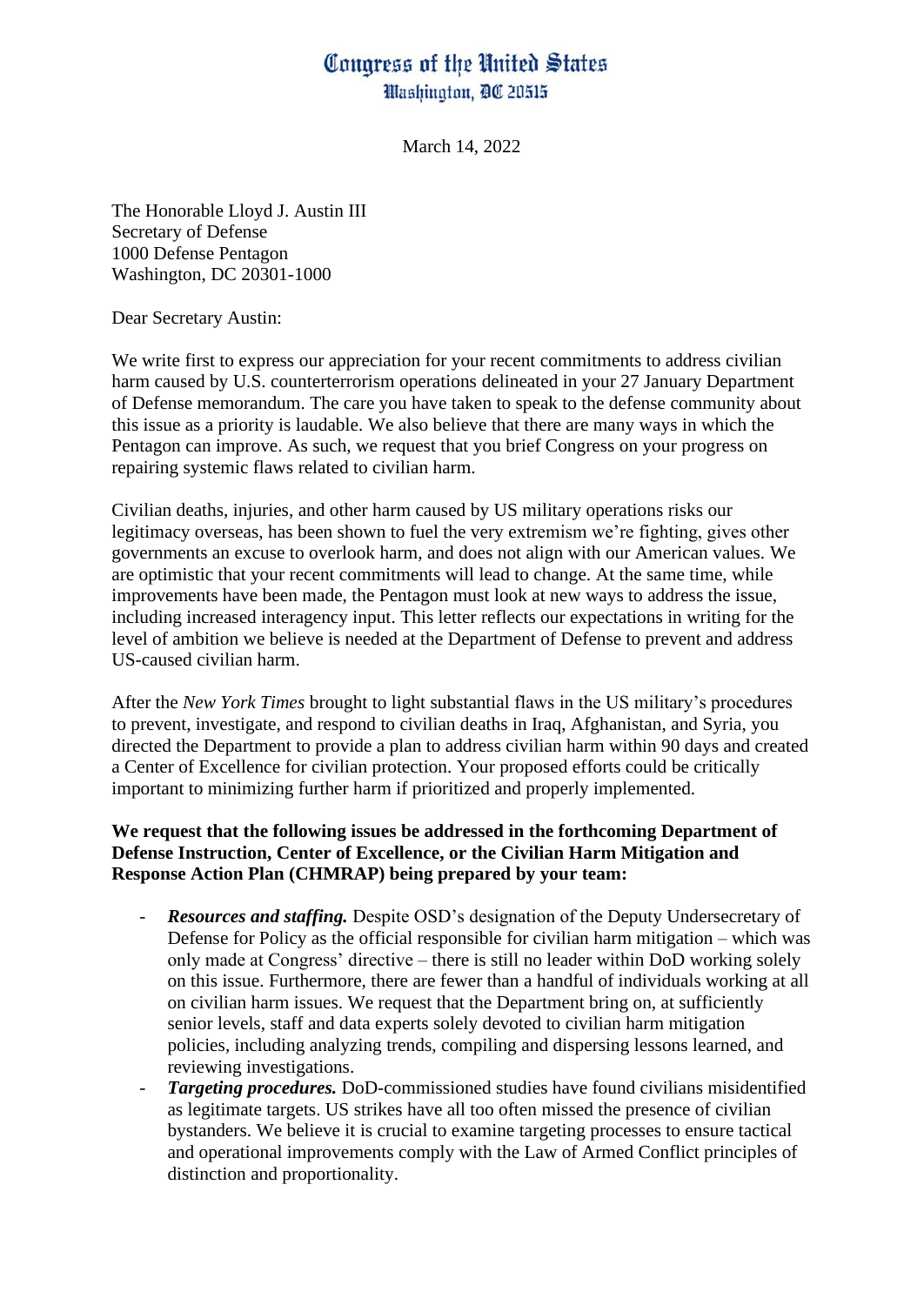- *Tracking and analysis.* Over twenty years of military operations, US officials have not analyzed casualty assessments in aggregate to discern patterns of the failed intelligence, decision-making, and execution. When the *New York Times* recently undertook this analysis, they found that many allegations of civilian casualties had been summarily dismissed. In doing so, they cast significant doubt on DoD's official numbers of civilian casualties. Without understanding how many civilians were killed or injured, and assessing the rate over time, the United States cannot understand the impact of its operations nor can the US military improve its targeting procedures. We request that the Department implement a standardized civilian harm reporting process that enables the Department to track and analyze civilian harm in the future.
- *Investigations*. The US must ensure full, independent, and transparent assessment and investigations of all credible reports of civilian harm, including past reports that may have been erroneously dismissed. Investigations should meet international standards for independence, thoroughness, and impartiality, and should evaluate conduct according to the applicable international human rights and international humanitarian law standards. Assessments and investigations should also proactively consult information from civil society and credible media sources, interview survivors and witnesses wherever possible, and visit the sites of attack where possible. We request information on new guidance that pertains to improved investigations into civilian casualty incidents.
- *Amends.* Congress has authorized ex gratia and condolence payments over many years. Despite these authorizations, it appears that the DOD has failed to offer amends, including ex gratia payments, in cases where DOD has confirmed civilian casualties. Current DOD policies do not offer clear guidance on providing such amends. We request a new comprehensive policy that addresses all civilian harm response options and incorporates dialogue with affected family members and public or private acknowledgement of harm.
- *Lessons learned.* The Department of Defense has made strides on understanding how civilian harm happened in the past. Yet, the Department has not institutionalized lessons learned. We request an update on how the Department plans to capture good practices and feed them back into operational planning and learning.
- Accountability. The US should provide meaningful accountability to civilian victims and survivors of U.S. operations by publicly and transparently acknowledging deaths and injuries, providing amends or redress, and appropriately holding civilian leaders and military commanders responsible for their actions, including by addressing findings of wrongdoing through disciplinary measures or prosecutions. These mechanisms need to be clearly established, properly resourced, and sustained over time.
- *Center for Excellence*. We request that the Center be empowered and operationalized as the central hub for many of the issues we've outlined here, especially since there is currently no full-time focal point for civilian harm issues at the Pentagon. The Center of Excellence, reporting directly to you or to the Deputy Secretary, should be resourced and staffed to convene an Interagency Task Force quarterly to assess progress on civilian harm mitigation, track civilian harm data, conduct civilian-harm assessments and investigations, issue amends, and engage actively with civil society.

We welcome your commitment to addressing US-caused civilian harm. It is imperative that the United States armed forces uphold the highest standards of conduct, including consistent standards for protecting the lives of civilians. We expect to be briefed following the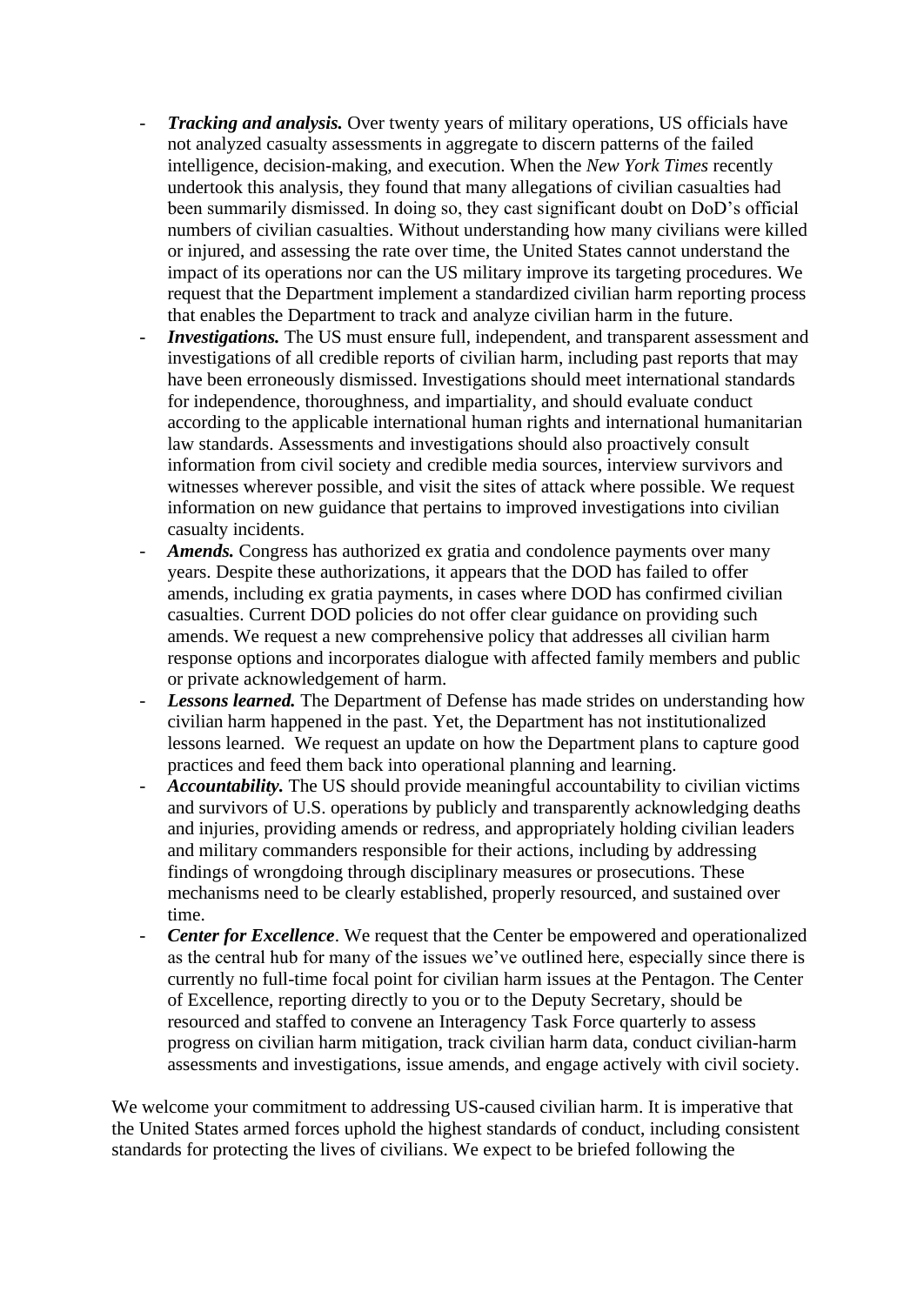completion of your 90-day review.

Now comes the hard work of implementation. We stand ready to work with you to ensure the Department of Defense has the tools it needs to make civilian protection a priority.

ALL Delles

Ruben Gallego Jason Crow Sara Jacobs Chair Member of Congress Member of Congress Intelligence and Special Operations Subcommittee

Sincerely,

13M Male

Tom Malinowski Rick Larsen Member of Congress Member of Congress

Rick Zawer

Adam Smith Adam B. Schiff Chair Chair

egory Willeton

Gregory W. Meeks James P. McGovern Chair Co-Chair

Jim Langevin

James R. Langevin Salud O. Carbajal Member of Congress Member of Congress

Jackie Speier John Garamendi Member of Congress Member of Congress

House Armed Services Committee House Permanent Select Committee on Intelligence

James P. Ure Dowen

House Foreign Affairs Committee Tom Lantos Human Rights Commission

110 Cle

Ale Jarament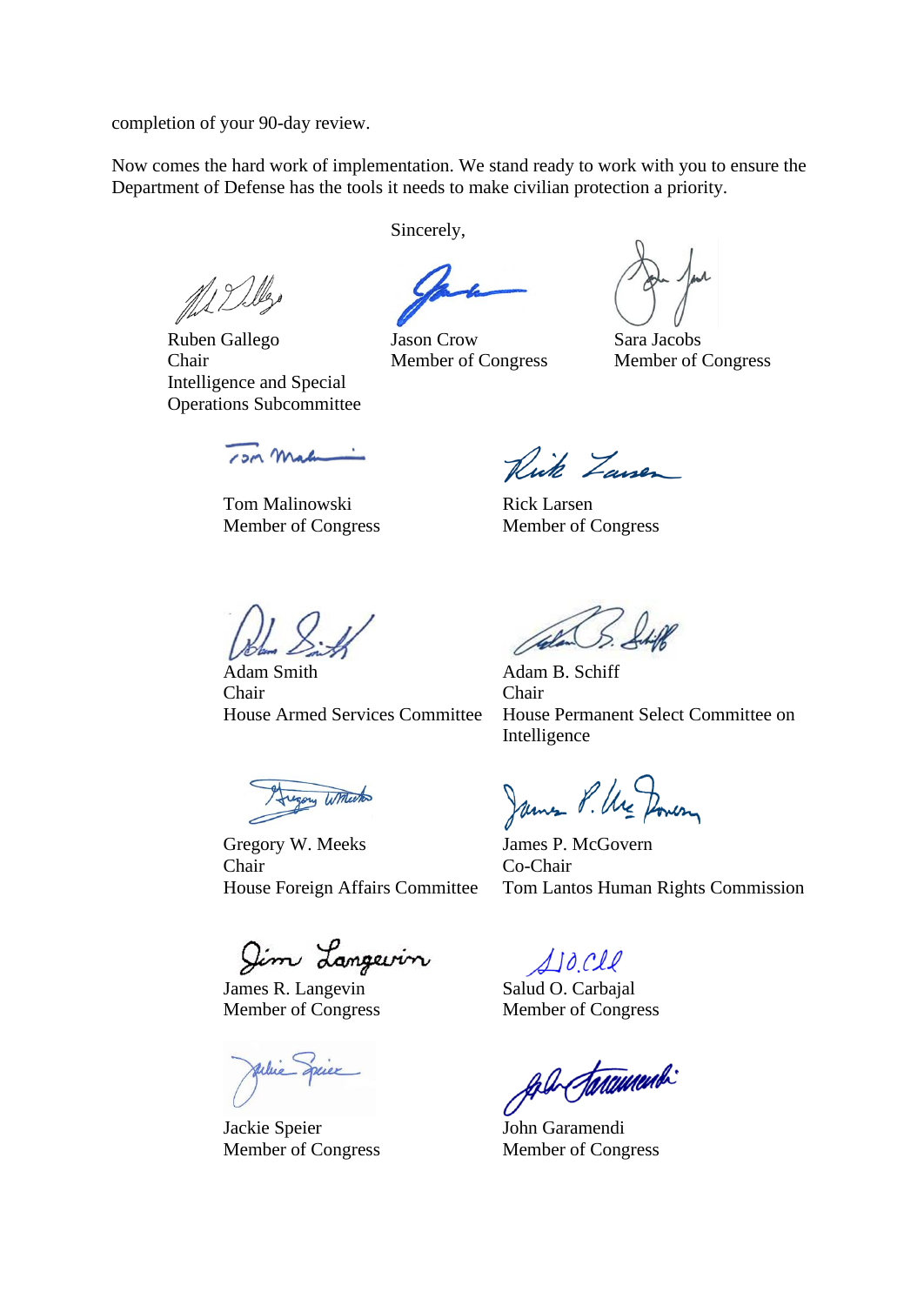Chronix

Andy Kim Mikie Sherrill Member of Congress Member of Congress

Ro Khanna William R. Keating

Jimmy Panetta Marilyn Strickland Member of Congress Member of Congress

Tentif C. Connoll

Gerald E. Connolly David N. Cicilline Member of Congress Member of Congress

Andy Levin Susan Wild Member of Congress Member of Congress

Jim Himes Colin Allred Member of Congress Member of Congress

Ted W. Lien

Ted W. Lieu Joe Neguse Member of Congress Member of Congress

Barban Lee

Barbara Lee Grace Meng Member of Congress Member of Congress

mirie

of filin R. Kenting

Member of Congress Member of Congress

I.M. Centlere

usal

yes